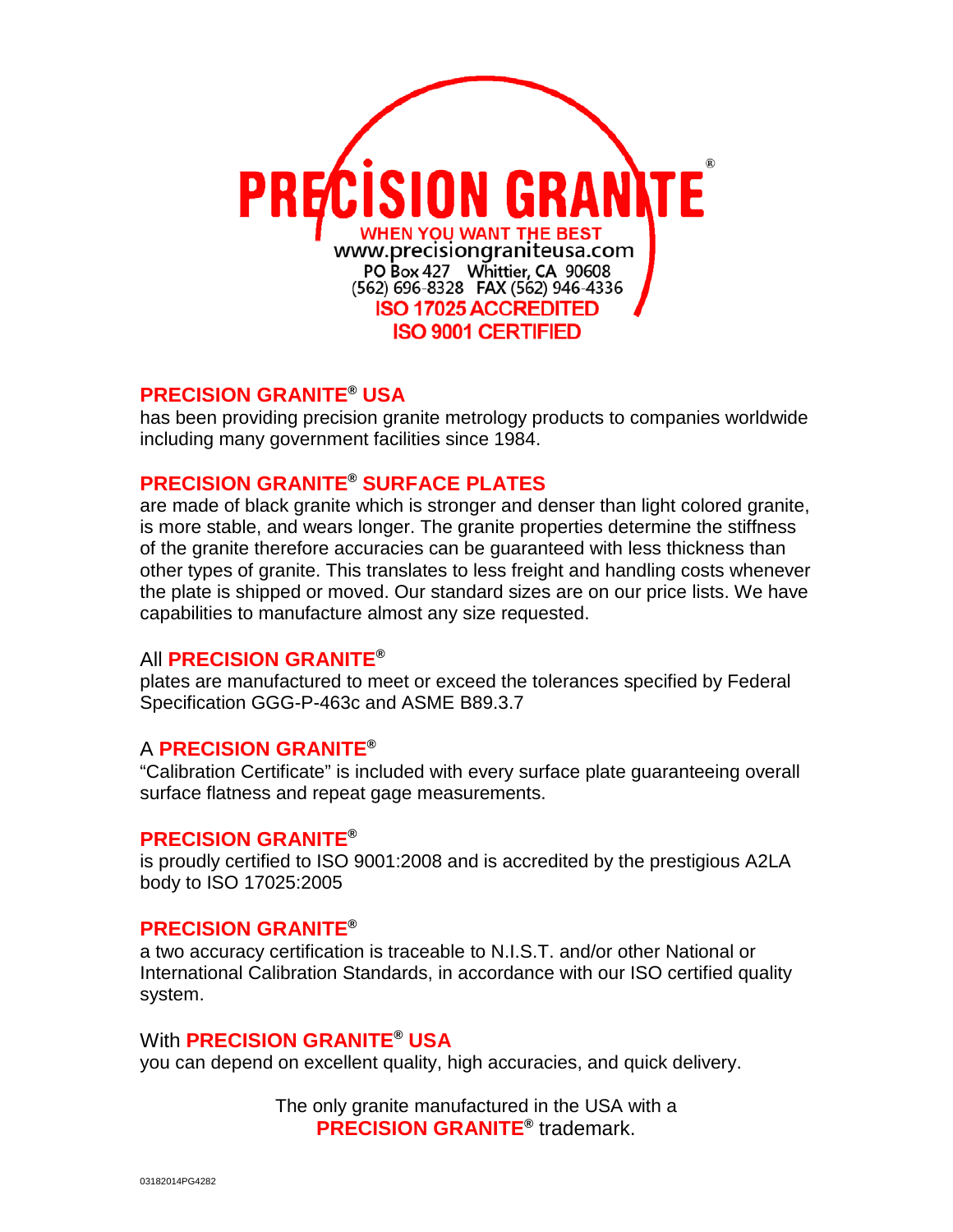# **BLACK GRANITE SURFACE PLATES**

**Fed. Spec. GGG-P-463c ASME B89.3.7-2013 TRACEABLE TO NIST** or equivalent natl or intl organization

**TWO ACCURACY CERTIFICATION INCLUDED ISO 17025 accredited cert available at extra charge**





## **SURFACE PLATES AA GRADE (LABORATORY)**

| SIZE INCHES                   |          | 0-LEDGE      |          | 2-LEDGE      |          | 4-LEDGE      |                 | <b>REPEAT</b>  | <b>SHIP</b>  |
|-------------------------------|----------|--------------|----------|--------------|----------|--------------|-----------------|----------------|--------------|
| W x L x T                     | \$       | Item#        | \$       | Item#        | \$       | Item#        | <b>ACCURACY</b> | <b>READING</b> | <b>WT LB</b> |
| 8 x 12 x 2                    | 110.00   | 8x12x2-AA0   | N/A      |              | N/A      |              | $+/-.000025$    | $+/-0000175$   | 28           |
| $9 \times 12 \times 3$        | 129.00   | 9x12x3-AA0   | N/A      |              | N/A      |              | $+/-000025$     | $+/-0000175$   | 40           |
| $12 \times 12 \times 3$       | 147.00   | 12x12x3-AA0  | N/A      |              | N/A      |              | $+/-000025$     | $+/-0000175$   | 54           |
| $12 \times 18 \times 3$       | 182.00   | 12x18x3-AA0  | 214.00   | 12x18x3-AA2  | 244.00   | 12x18x3-AA4  | $+/-000025$     | $+/-0000175$   | 81           |
| 18 x 18<br>$x \, 4$           | 315.00   | 18x18x4-AA0  | 362.00   | 18x18x4-AA2  | 408.00   | 18x18x4-AA4  | $+/-000025$     | $+/-0000175$   | 156          |
| 18 x 24 x 4                   | 386.00   | 18x24x4-AA0  | 425.00   | 18x24x4-AA2  | 487.00   | 18x24x4-AA4  | $+/-.000037$    | $+/-0000175$   | 208          |
| 24 x 24 x 4                   | 528.00   | 24x24x4-AA0  | 568.00   | 24x24x4-AA2  | 610.00   | 24x24x4-AA4  | $+/-.000037$    | $+/-0000225$   | 278          |
| 24 x 36 x 6                   | 792.00   | 24x36x6-AA0  | 853.00   | 24x36x6-AA2  | 934.00   | 24x36x6-AA4  | $+/-.000050$    | $+/-0000225$   | 601          |
| 24 x 48 x 6                   | 1,095.00 | 24x48x6-AA0  | 1,165.00 | 24x48x6-AA2  | 1,329.00 | 24x48x6-AA4  | $+/-000075$     | $+/-0000225$   | 802          |
| 30 x 48<br>x 6                | 1,388.00 | 30x48x6-AA0  | 1,489.00 | 30x48x6-AA2  | 1,573.00 | 30x48x6-AA4  | $+/-000087$     | $+/-0000225$   | 1,002        |
| 36 x 36 x 6                   | 1,157.00 | 36x36x6-AA0  | 1,272.00 | 36x36x6-AA2  | 1,394.00 | 36x36x6-AA4  | $+/-000075$     | $+/-0000225$   | 902          |
| x 48<br>36<br>x <sub>6</sub>  | 1,620.00 | 36x48x6-AA0  | 1,722.00 | 36x48x6-AA2  | 1,943.00 | 36x48x6-AA4  | $+/-.0001$      | $+/-0000225$   | 1,203        |
| 36<br>x 60 x 8                | 2,026.00 | 36x60x8-AA0  | 2,188.00 | 36x60x8-AA2  | 2,429.00 | 36x60x8-AA4  | $+/-000125$     | $+/-000030$    | 1,966        |
| x 72 x 10<br>36               | 2,490.00 | 36x72x10-AA0 | 2,732.00 | 36x72x10-AA2 | 3.038.00 | 36x72x10-AA4 | $+/-00015$      | $+/-000030$    | 2,914        |
| x 48 x 8<br>48                | 2,314.00 | 48x48x8-AA0  | 2,424.00 | 48x48x8-AA2  | 2,511.00 | 48x48x8-AA4  | $+/-.0001$      | $+/-000030$    | 2,097        |
| x 60 x 8<br>48                | 2,632.00 | 48x60x8-AA0  | 2,934.00 | 48x60x8-AA2  | 3,139.00 | 48x60x8-AA4  | $+/-.00015$     | $+/-000030$    | 2,621        |
| x 72<br>48<br>x 10            | 3,117.00 | 48x72x10-AA0 | 3,300.00 | 48x72x10-AA2 | 3,542.00 | 48x72x10-AA4 | $+/-000175$     | $+/-000030$    | 3,885        |
| 96 x 12<br>48<br>$\mathsf{x}$ | 5,215.00 | 48x96x12-AA0 | 5,338.00 | 48x96x12-AA2 | 5,590.00 | 48x96x12-AA4 | $+/-00025$      | $+/-0000375$   | 5,920        |

## **SURFACE PLATES A GRADE (INSPECTION)**

| <b>SIZE INCHES</b>      |          | 0-LEDGE     |          | 2-LEDGE     |          | 4-LEDGE     |                 | <b>REPEAT</b>  | <b>SHIP</b>  |
|-------------------------|----------|-------------|----------|-------------|----------|-------------|-----------------|----------------|--------------|
| <b>W x L x T</b>        | \$       | Item#       | \$       | Item#       | \$       | Item#       | <b>ACCURACY</b> | <b>READING</b> | <b>WT LB</b> |
| 8 x 12 x 2              | 87.00    | 8x12x2-A0   | N/A      |             | N/A      |             | $+/-000050$     | $+/-000030$    | 28           |
| $9 \times 12 \times 3$  | 104.00   | 9x12x3-A0   | N/A      |             | N/A      |             | $+/-000050$     | $+/-000030$    | 40           |
| $12 \times 12 \times 3$ | 121.00   | 12x12x3-A0  | N/A      |             | N/A      |             | $+/-000050$     | $+/-000030$    | 54           |
| $12 \times 18 \times 3$ | 154.00   | 12x18x3-A0  | 182.00   | 12x18x3-A2  | 214.00   | 12x18x3-A4  | $+/-000050$     | $+/-000030$    | 81           |
| 18 x 18 x 3             | 247.00   | 18x18x3-A0  | 279.00   | 18x18x3-A2  | 346.00   | 18x18x3-A4  | $+/-000050$     | $+/-000030$    | 121          |
| 18 x 24 x 3             | 294.00   | 18x24x3-A0  | 325.00   | 18x24x3-A2  | 355.00   | 18x24x3-A4  | $+/-000075$     | $+/-000030$    | 162          |
| 24 x 24 x 3             | 407.00   | 24x24x3-A0  | 462.00   | 24x24x3-A2  | 528.00   | 24x24x3-A4  | $+/-000075$     | $+/-000035$    | 216          |
| 24 x 36 x 4             | 560.00   | 24x36x4-A0  | 624.00   | 24x36x4-A2  | 706.00   | 24x36x4-A4  | $+/-.0001$      | $+/-000035$    | 416          |
| 24 x 48 x 6             | 893.00   | 24x48x6-A0  | 961.00   | 24x48x6-A2  | 1,076.00 | 24x48x6-A4  | $+/-00015$      | $+/-000035$    | 802          |
| 30 x 48 x 6             | 1,123.00 | 30x48x6-A0  | 1,221.00 | 30x48x6-A2  | 1,307.00 | 30x48x6-A4  | $+/-000175$     | $+/-000035$    | 1,002        |
| 36 x 36 x 6             | 954.00   | 36x36x6-A0  | 1,069.00 | 36x36x6-A2  | 1,135.00 | 36x36x6-A4  | $+/-00015$      | $+/-000035$    | 902          |
| 36 x 48 x 6             | 1,296.00 | 36x48x6-A0  | 1,387.00 | 36x48x6-A2  | 1,508.00 | 36x48x6-A4  | $+/-.0002$      | $+/-000035$    | 1,203        |
| 36 x 60 x 6             | 1,681.00 | 36x60x6-A0  | 1,782.00 | 36x60x6-A2  | 1,964.00 | 36x60x6-A4  | $+/-00025$      | $+/-000040$    | 1,503        |
| 36 x 72 x 8             | 2,188.00 | 36x72x8-A0  | 2,349.00 | 36x72x8-A2  | 2,632.00 | 36x72x8-A4  | $+/-0003$       | $+/-000040$    | 2,359        |
| 48 x 48 x 6             | 1,767.00 | 48x48x6-A0  | 1,876.00 | 48x48x6-A2  | 1,962.00 | 48x48x6-A4  | $+/-.0002$      | $+/-000040$    | 1,603        |
| 48 x 60<br>x 6          | 2,327.00 | 48x60x6-A0  | 2,530.00 | 48x60x6-A2  | 2,744.00 | 48x60x6-A4  | $+/-0003$       | $+/-000040$    | 2,004        |
| 48 x 72 x 8             | 2,592.00 | 48x72x8-A0  | 2,774.00 | 48x72x8-A2  | 3,038.00 | 48x72x8-A4  | $+/-00035$      | $+/-000040$    | 3,145        |
| 48 x 96 x 10            | 4.537.00 | 48x96x10-A0 | 4,655.00 | 48x96x10-A2 | 4.888.00 | 48x96x10-A4 | $+/-0005$       | $+/-000050$    | 4,933        |

**\$115.00 ORDER MINIMUM** 01012014PG4200 EXPORT HANDLING FEE WILL APPLY FOR SHIPMENTS OUTSIDE OF USA<br>Effective January 1, 2012 HEAT TREATED WOOD PACKAGING QUOTED ON REQUEST Effective January 1, 2012 <br>
HEAT TREATED WOOD PACKAGING QUOTED ON REQUEST MADE IN USA<br>
Page 1 of 2 
ALL PRICES ARE SUBJECT TO CHANGE WITHOUT NOTICE ALL PRICES ARE SUBJECT TO CHANGE WITHOUT NOTICE Custom and Larger Sizes, Inserts, and Holes Quoted on Request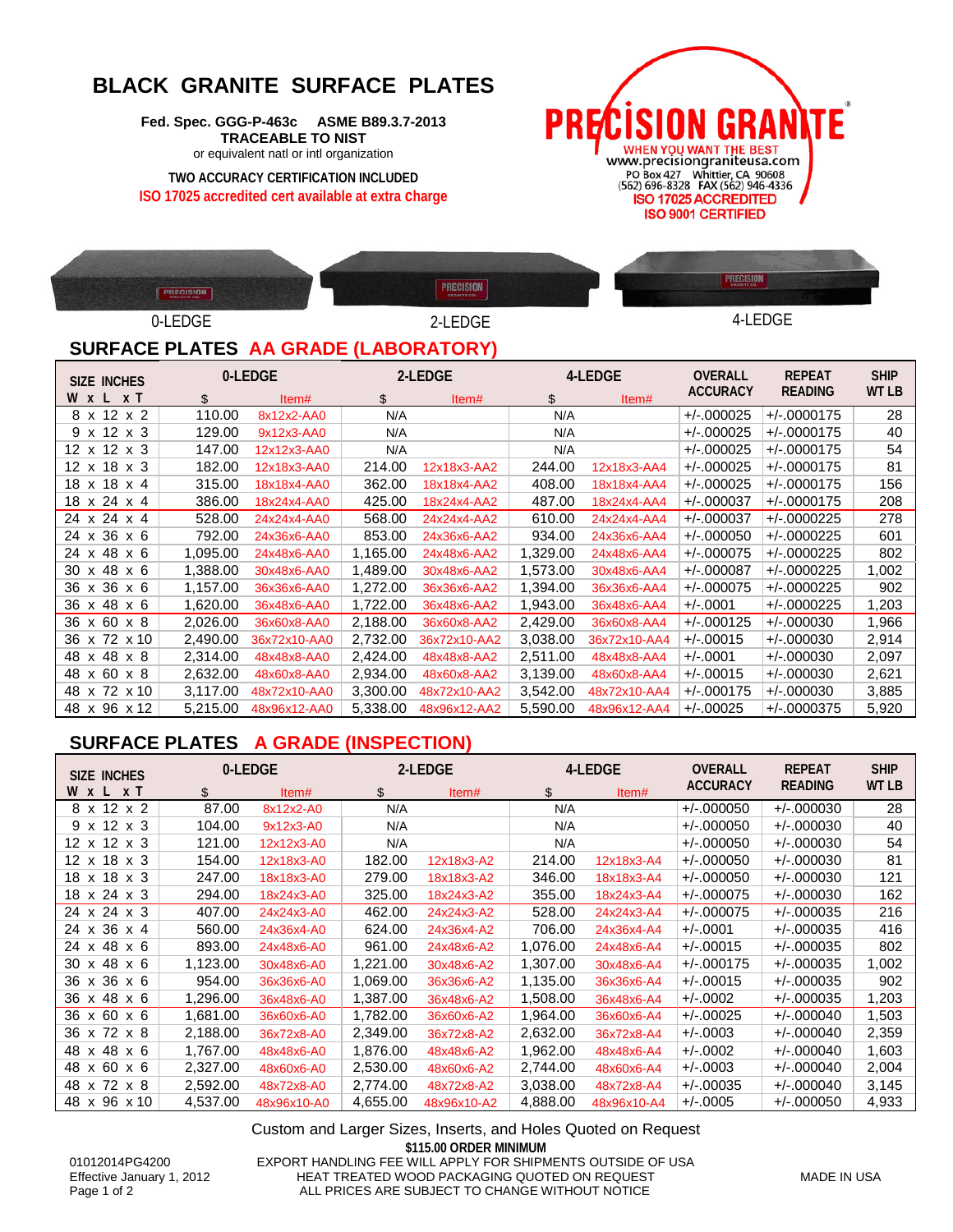# **BLACK GRANITE SURFACE PLATES**

**Fed. Spec. GGG-P-463c ASME B89.3.7-2013 TRACEABLE TO NIST** or equivalent natl or intl organization

**TWO ACCURACY CERTIFICATION INCLUDED ISO 17025 accredited cert available at extra charge**



## **SURFACE PLATES B GRADE (TOOLROOM)**

| SIZE INCHES            |          | 0-LEDGE    |          | 2-LEDGE    | 4-LEDGE  |            | <b>OVERALL</b>  | <b>REPEAT</b>  | <b>SHIP</b> |
|------------------------|----------|------------|----------|------------|----------|------------|-----------------|----------------|-------------|
| <b>W</b> x L x T       | \$       | Item#      | \$       | Item#      | \$       | Item#      | <b>ACCURACY</b> | <b>READING</b> | WT LB       |
| 8 x 12 x 2             | 73.00    | 8x12x2-B0  | N/A      |            | N/A      |            | $+/-.0001$      | $+/- .000055$  | 28          |
| $9 \times 12 \times 3$ | 86.00    | 9x12x3-B0  | N/A      |            | N/A      |            | $+/-.0001$      | $+/- .000055$  | 40          |
| 12 x 12 x 3            | 99.00    | 12x12x3-B0 | N/A      |            | N/A      |            | $+/-.0001$      | $+/- .000055$  | 54          |
| 12 x 18 x 3            | 125.00   | 12x18x3-B0 | 154.00   | 12x18x3-B2 | 182.00   | 12x18x3-B4 | $+/-.0001$      | $+/-$ .000055  | 81          |
| 18 x 18 x 3            | 204.00   | 18x18x3-B0 | 239.00   | 18x18x3-B2 | 278.00   | 18x18x3-B4 | $+/-.0001$      | $+/-$ .000055  | 121         |
| 18 x 24 x 3            | 214.00   | 18x24x3-B0 | 244.00   | 18x24x3-B2 | 285.00   | 18x24x3-B4 | $+/-00015$      | $+/-$ .000055  | 162         |
| 24 x 24 x 3            | 344.00   | 24x24x3-B0 | 375.00   | 24x24x3-B2 | 436.00   | 24x24x3-B4 | $+/-.00015$     | $+/-$ .000060  | 216         |
| 24 x 36 x 4            | 468.00   | 24x36x4-B0 | 528.00   | 24x36x4-B2 | 610.00   | 24x36x4-B4 | $+/-.0002$      | $+/-$ .000060  | 416         |
| 24 x 48 x 6            | 771.00   | 24x48x6-B0 | 861.00   | 24x48x6-B2 | 972.00   | 24x48x6-B4 | $+/-.0003$      | $+/-$ .000060  | 802         |
| 30 x 48 x 6            | 943.00   | 30x48x6-B0 | 1,041.00 | 30x48x6-B2 | 1,127.00 | 30x48x6-B4 | $+/-.00035$     | $+/-$ .000060  | 1,002       |
| 36 x 36 x 6            | 832.00   | 36x36x6-B0 | 969.00   | 36x36x6-B2 | 1,033.00 | 36x36x6-B4 | $+/-0003$       | $+/-$ .000060  | 902         |
| 36 x 48 x 6            | 1,056.00 | 36x48x6-B0 | 1,155.00 | 36x48x6-B2 | 1,276.00 | 36x48x6-B4 | $+/-.0004$      | $+/-$ .000060  | 1,203       |
| 36 x 60 x 6            | 1,296.00 | 36x60x6-B0 | 1,400.00 | 36x60x6-B2 | 1,580.00 | 36x60x6-B4 | $+/-.0005$      | $+/- .000080$  | 1,503       |
| 36 x 72 x 6            | 1,722.00 | 36x72x6-B0 | 1,864.00 | 36x72x6-B2 | 2,106.00 | 36x72x6-B4 | $+/-.0006$      | $+/- .000080$  | 1,804       |
| 48 x 48 x 6            | 1,383.00 | 48x48x6-B0 | 1,493.00 | 48x48x6-B2 | 1,580.00 | 48x48x6-B4 | $+/-.0004$      | $+/- .000080$  | 1,603       |
| 48 x 60 x 6            | 1,782.00 | 48x60x6-B0 | 1,986.00 | 48x60x6-B2 | 2,209.00 | 48x60x6-B4 | $+/-0006$       | $+/-$ .000080  | 2,004       |
| 48 x 72 x 6            | 2,228.00 | 48x72x6-B0 | 2,408.00 | 48x72x6-B2 | 2,632.00 | 48x72x6-B4 | $+/-.0007$      | $+/-$ .000080  | 2,405       |
| 48 x 96 x 8            | 3,605.00 | 48x96x8-B0 | 3,697.00 | 48x96x8-B2 | 3.894.00 | 48x96x8-B4 | $+/-.001$       | +/- .0001      | 3,947       |

| SURFACE PLATE COVERS |    |        |         |  |  |  |  |  |
|----------------------|----|--------|---------|--|--|--|--|--|
| W<br>X               |    | \$     | ltem#   |  |  |  |  |  |
| 12<br>x              | 18 | 80.00  | 12x18VC |  |  |  |  |  |
| 18<br>x              | 18 | 82.00  | 18x18VC |  |  |  |  |  |
| 18<br>X              | 24 | 84.00  | 18x24VC |  |  |  |  |  |
| 24<br>x              | 24 | 87.00  | 24x24VC |  |  |  |  |  |
| 24<br>x              | 36 | 90.00  | 24x36VC |  |  |  |  |  |
| 24<br>x              | 36 | 90.00  | 24x36VC |  |  |  |  |  |
| 24<br>x              | 48 | 97.00  | 24x48VC |  |  |  |  |  |
| 30<br>x              | 48 | 99.00  | 30x48VC |  |  |  |  |  |
| 36<br>x              | 36 | 98.00  | 36x36VC |  |  |  |  |  |
| 36<br>x              | 48 | 100.00 | 36x48VC |  |  |  |  |  |
| 36<br>x              | 60 | 101.00 | 36x60VC |  |  |  |  |  |
| 36<br>x              | 72 | 105.00 | 36x72VC |  |  |  |  |  |
| 48<br>x              | 48 | 104.00 | 48x48VC |  |  |  |  |  |
| 48<br>x              | 60 | 112.00 | 48x60VC |  |  |  |  |  |
| 48<br>x              | 72 | 116.00 | 48x72VC |  |  |  |  |  |
| 48<br>x              | 96 | 174.00 | 48x96VC |  |  |  |  |  |

## **VINYL COVERS STEEL SUPPORT STANDS**

#### **Standard Working Height of Stand with Plate is 36"** Measured from the top of the plate to the floor

| <b>SIZE</b><br><b>INCHES</b> | <b>PLATE</b><br><b>THICKNESS</b> |        | STATIONARY STAND |          | <b>CASTERED STAND with LOCKS</b> |       |  |
|------------------------------|----------------------------------|--------|------------------|----------|----------------------------------|-------|--|
| W x L                        |                                  | \$     | Item#            | \$       | Item#                            | WT LB |  |
| $12 \times 18$               | up to 4"                         | 294.00 | 12x18-MAX4SS     | 395.00   | 12x18-MAX4CSL                    | 95    |  |
| 18 x 18                      | up to 4"                         | 302.00 | 18x18-MAX4SS     | 425.00   | 18x18-MAX4CSL                    | 95    |  |
| 18 x 24                      | up to 4"                         | 309.00 | 18x24-MAX4SS     | 433.00   | 18x24-MAX4CSL                    | 95    |  |
| 24 x 24                      | up to 4"                         | 327.00 | 24x24-MAX4SS     | 446.00   | 24x24-MAX4CSL                    | 100   |  |
| 24 x 36                      | up to 4"                         | 381.00 | 24x36-MAX4SS     | 499.00   | 24x36-MAX4CSL                    | 120   |  |
| 24 x 36                      | 5" to 6"                         | 412.00 | 24x36-MAX6SS     | 535.00   | 24x36-MAX6CSL                    | 170   |  |
| 24 x 48                      | up to 6"                         | 427.00 | 24x48-MAX6SS     | 573.00   | 24x48-MAX6CSL                    | 200   |  |
| 30 x 48                      | up to 6"                         | 446.00 | 30x48-MAX6SS     | 594.00   | 30x48-MAX6CSL                    | 220   |  |
| 36 x 36                      | up to $6"$                       | 442.00 | 36x36-MAX6SS     | 587.00   | 36x36-MAX6CSL                    | 210   |  |
| 36 x 48                      | up to $8"$                       | 454.00 | 36x48-MAX8SS     | 645.00   | 36x48-MAX8CSL                    | 225   |  |
| 36 x 60                      | up to 8"                         | 499.00 | 36x60-MAX8SS     | 699.00   | 36x60-MAX8CSL                    | 245   |  |
| 36 x 72                      | up to 10"                        | 546.00 | 36x72-MAX10SS    | 789.00   | 36x72-MAX10CSL                   | 260   |  |
| 48 x 48                      | up to 8"                         | 540.00 | 48x48-MAX8SS     | 762.00   | 48x48-MAX8CSL                    | 250   |  |
| x 60<br>48                   | up to 8"                         | 580.00 | 48x60-MAX8SS     | 878.00   | 48x60-MAX8CSL                    | 275   |  |
| x 72<br>48                   | up to 10"                        | 649.00 | 48x72-MAX10SS    | 965.00   | 48x72-MAX10CSL                   | 380   |  |
| x 96<br>48                   | up to 12"                        | 805.00 | 48x96-MAX12SS    | 1,323.00 | 48x96-MAX12CSL                   | 530   |  |

IF TALLER STAND IS REQUIRED ADD \$10.00 PER INCH OVER 36" IF SHORTER STAND IS REQUIRED NO EXTRA CHARGE

**STAND SPECIFICATION FORM #4501**

Required when ordering a stand for a customer's existing plate Prices valid on stands for PG brand plates only; others quoted on request.



| <b>PROTECTIVE</b><br><b>CLEANER</b><br>#P-5396 |          |  |  |  |  |
|------------------------------------------------|----------|--|--|--|--|
| 1 Pint                                         | \$13.50  |  |  |  |  |
| Case<br>of 12                                  | \$162.00 |  |  |  |  |
| Case = 15 lbs.                                 |          |  |  |  |  |

**STATE THICKNESS OF PLATE WHEN ORDERING COVERS**

**\$115.00 ORDER MINIMUM** 01012014PG4200 EXPORT HANDLING FEE WILL APPLY FOR SHIPMENTS OUTSIDE OF USA<br>Effective January 1, 2012 HEAT TREATED WOOD PACKAGING QUOTED ON REQUEST Effective January 1, 2012 HEAT TREATED WOOD PACKAGING QUOTED ON REQUEST MADE IN USA ALL PRICES ARE SUBJECT TO CHANGE WITHOUT NOTICE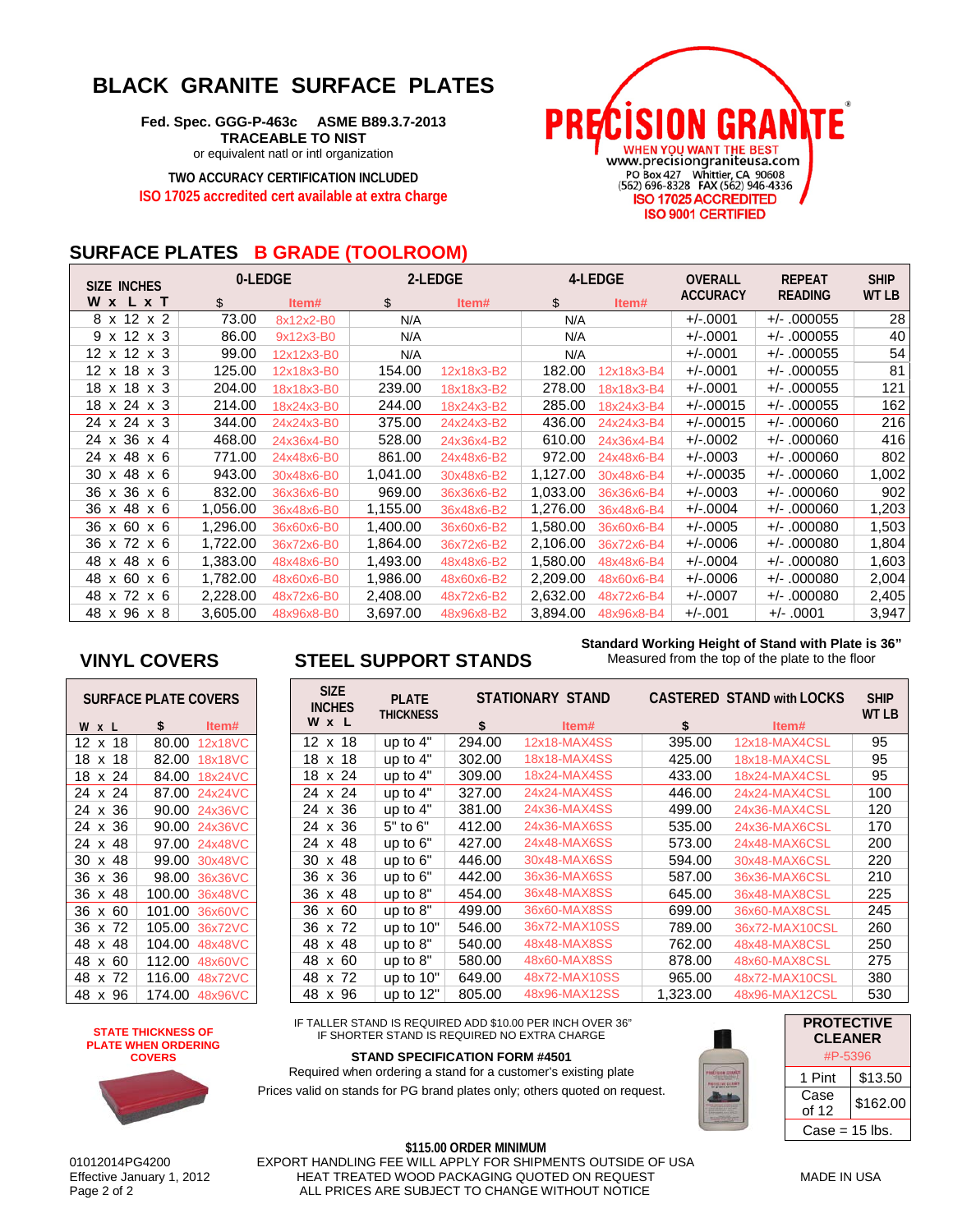

#### **STEEL SUPPORT STANDS WITH A 3-POINT SUSPENSION**



The Fed. Spec. GGG-P-463c recommends three fixed points to support the surface plate and minimize sag and warp. **PRECISION** surface plates are marked on the bottom of the plate to coincide with the supports on the top of the stand. Aligned with each other they uphold the accuracy of the plate.

**PRECISION** standard stands are manufactured to support the weight of the surface plate plus 50 pounds per square foot load.

Stands are made for each plate to meet a 36" working height unless specified otherwise.

We use a machinery gray paint to finish and protect the stand.

Powder coat paint finish or custom colors are available for an additional charge.



**STATIONARY STANDS** include leveling bolts on the bottom of each leg.



#### **CASTERED STANDS WITH LOCKING CASTERS**

Our castered stand has two locking swivel and two rigid casters to allow the plate and stand to be easily rolled. The plate can be leveled with the bolts on the top of the stand.

#### **PRECISION PROTECTIVE CLEANER**

Penetrates the granite surface to loosen dirt, grime and residues. It leaves the surface clean, which cuts down wear on precision surfaces. Sold in pint size squeeze bottles.



Our **Surface Plate Covers** are made of vinyl; durable on the outside, soft on the inside. Prices are on our Surface Plate price list.

#### **PEDESTALS AND LEVELING JACKS**

For maximum support on large plates, an economical solution is a pedestal and leveling jack system. The granite pedestals are custom made to meet the required working height. The adjustable wedge jack between the pedestal and plate provides for leveling.

STATIONARY "BOX" DESIGN STATIONARY "20%" DESIGN

#### **STAND TYPES FOR STANDARD PLATES**

| Stationary<br>Castered | 12" x 18" to 36" x 36" | Box design<br>Box design |
|------------------------|------------------------|--------------------------|
| Stationary             | 30" x 48" or Larger    | 20% design               |
| Castered               | 30" x 48" or Larger    | Box design               |

**Stands are custom orders**. Please ask for our stand ordering form (4501) to facilitate manufacturing the best fit to your plate.

#### **CUSTOM STANDS**

Stands can be manufactured to your drawings and specifications. If you need assistance, please contact us.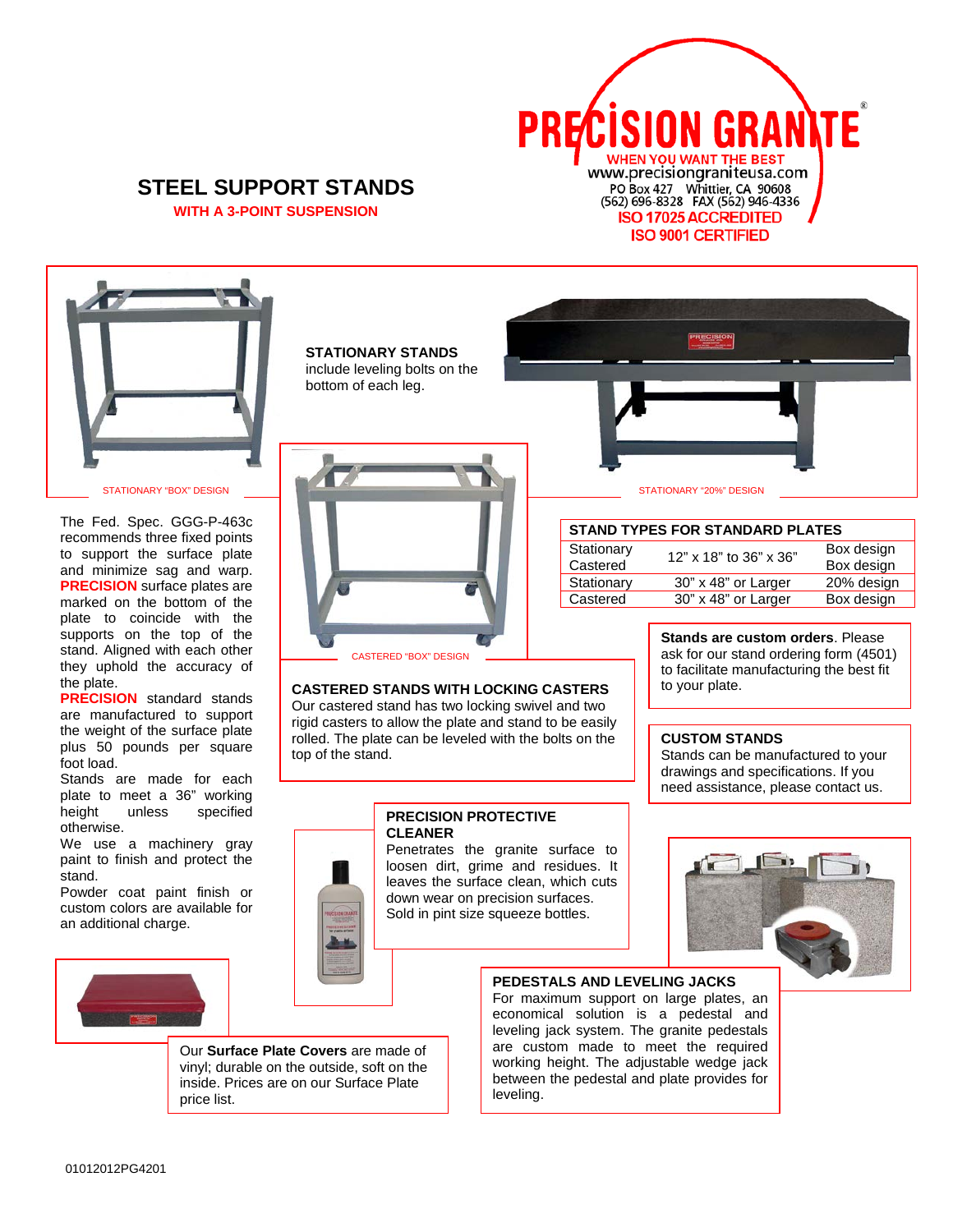

# **STAND SPECIFICATION FORM**

required only when ordering a stand for customer's existing plate

### **STANDS FOR GRANITE SURFACE PLATES**

BEFORE WE CAN PROCESS YOUR ORDER, WE MUST HAVE THE FOLLOWING INFORMATION:

|           | <b>TYPE OF STAND</b><br>STATIONARY <b>N</b>             | STANDARD WORKING HEIGHT OF<br>THE STAND IS 36" OVERALL<br>Measured from the<br>top of the plate to the floor<br>IF TALLER STAND IS REQUIRED, |
|-----------|---------------------------------------------------------|----------------------------------------------------------------------------------------------------------------------------------------------|
|           | <b>CASTERED</b><br><b>WITH LOCKS</b>                    | ADD \$10.00 PER INCH OVER 36"<br>IF SHORTER STAND IS REQUIRED,<br><b>NO EXTRA CHARGE</b><br>DESIRED WORKING HEIGHT: _____"                   |
|           |                                                         | STANDS ARE CUSTOM ORDERS. THEY CANNOT BE RETURNED. PLEASE MEASURE CAREFULLY!                                                                 |
|           | <b>TYPE OF PLATE</b><br>0-LEDGE                         | LENGTH AND WIDTH OF TOP OF PLATE<br>x                                                                                                        |
|           |                                                         | TOTAL OVERALL THICKNESS OF PLATE                                                                                                             |
| PRECISION | 2-LEDGE<br>$\Box$                                       | FOR PLATES WITH 2 OR 4 LEDGES,<br>LENGTH AND WIDTH OF BOTTOM OF PLATE                                                                        |
|           | 4-LEDGE<br>$\mathbf{1}$<br>BRAND/MANUFACTURER OF PLATE* | x                                                                                                                                            |

 **\***If brand/manufacturer is unknown, we will manufacture to industry standard. **NOTE:** For Starrett Brand, state when manufactured: □ before year 2008 □ year 2008 or after  **Add 15% to price of stand** for Starrett Brand Plates that were manufactured before year 2008 due to uncommon four supports on bottom of plate.

| <b>CUSTOMER NAME</b> |
|----------------------|
| <b>PO NUMBER</b>     |
| ORDERED BY           |
| <b>SIGNED</b>        |

#### **PLEASE COMPLETE and FAX THIS FORM to PRECISION GRANITE at Fax 562-946-4336**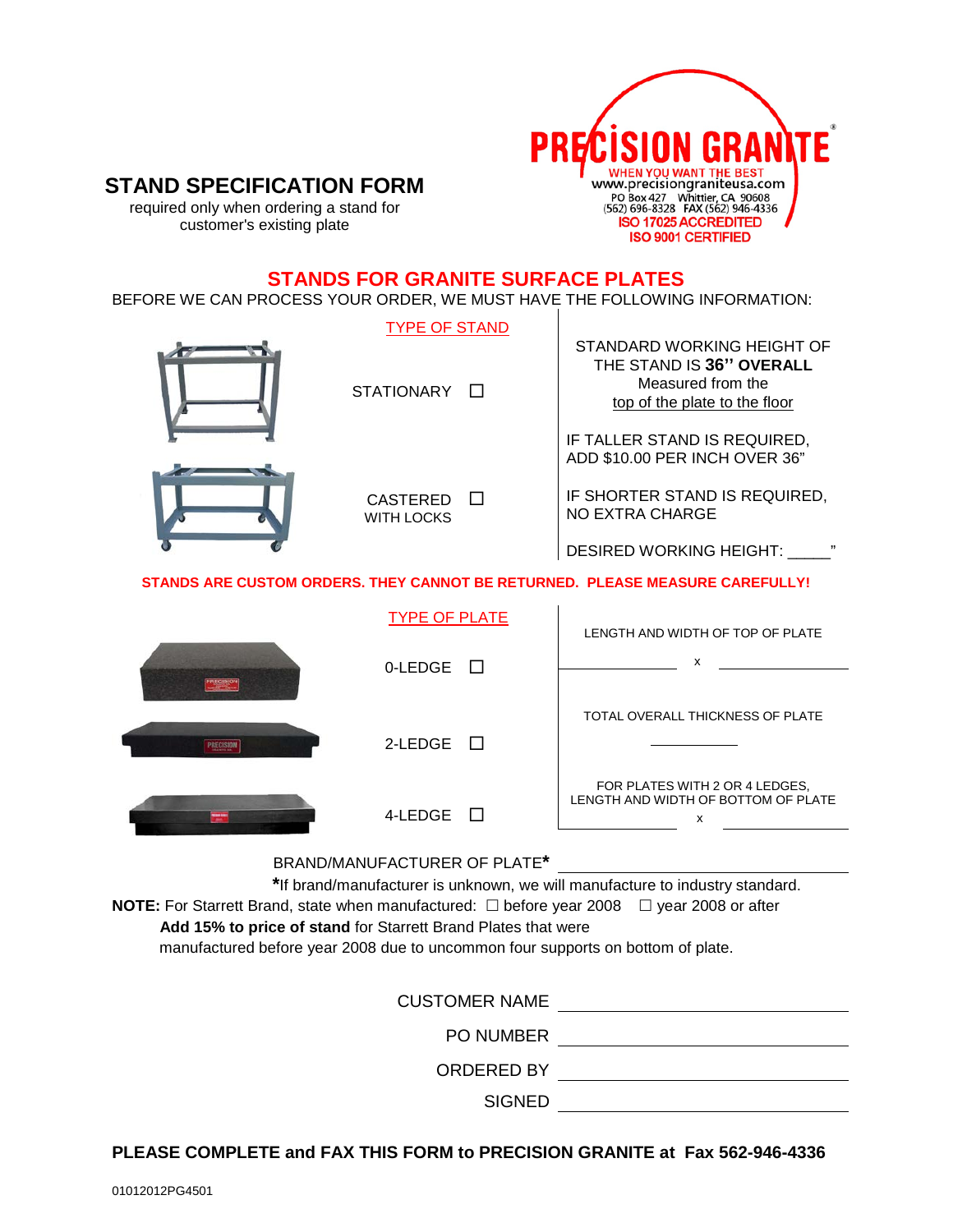# **COMPARATOR STANDS**

CERTIFICATION TRACEABLE TO N.I.S.T. or equivalent national or international organization. **ISO 17025 accredited cert available at extra charge**



CLAMP

**STAND** "Standard Location"

 BLACK GRANITE SURFACE PLATE BASE INCLUDES COLUMN & CLAMP WITH FINE ADJUSTMENT **STANDARD**

#### **COMPARATOR STAND WITH STANDARD 10" POST & CLAMP**

Includes 1" dia. x 10" high column with **Standard** clamp Approx. 2 ½" throat clearance measured from column to center line of indicator stem

**Standard** Clamp with fine adjustment accepts all lug back AGD indicators For 8" x 12" or smaller – Maximum column height is 10" For 9" x 12" or larger – All column heights acceptable We stock 1" dia. x 10", 12", & 18" columns. For higher columns, add \$12.00 for each inch over 10"



| <b>PLATE</b><br><b>SIZE</b> | <b>LABORATORY</b><br><b>Grade AA</b> |                     |                           | <b>INSPECTION</b><br>Grade A |                     |              | <b>TOOLROOM</b><br>Grade B |                     |              | <b>SHIP</b><br><b>WT</b> |
|-----------------------------|--------------------------------------|---------------------|---------------------------|------------------------------|---------------------|--------------|----------------------------|---------------------|--------------|--------------------------|
| WxLxT                       |                                      | Overall<br>accuracy | Item#                     |                              | Overall<br>accuracy | Item#        |                            | Overall<br>accuracy | Item#        | <b>LBS</b>               |
| $6 \times 6 \times 2$       | 282.00                               | $\pm 000025$        | 6X6X2AASTCS               | 251.00                       | +.000050            | 6X6X2ASTCS   | 233.00                     | ±.0001              | 6X6X2BSTCS   | 18                       |
| $8 \times 12 \times 2$      | 290.00                               |                     | $\pm 000025$ 8X12X2AASTCS | 259.00                       | ±.000050            | 8X12X2ASTCS  | 242.00                     | ±.0001              | 8X12X2BSTCS  | 35                       |
| $9 \times 12 \times 3$      | 349.00                               |                     | $\pm 000025$ 9X12X3AASTCS | 314.00                       | $\pm .000050$       | 9X12X3ASTCS  | 270.00                     | ±.0001              | 9X12X3BSTCS  | 50                       |
| $12 \times 18 \times 2$     | 380.00                               | $\pm 000025$        | 12X18X2AASTCS 339.00      |                              | $+.000050$          | 12X18X2ASTCS | 298.00                     | ±.0001              | 12X18X2BSTCS | 63                       |
| $18 \times 24 \times 3$     | 625.00                               | $\pm 000037$        | 18X24X3AASTCS 535.00      |                              | $\pm 000075$        | 18X24X3ASTCS | 428.00                     | ±.00015             | 18X24X3BSTCS | 167                      |

#### **COMPARATOR STAND WITH SPECIAL 10" POST & CLAMP**

Includes 1.365" dia. x 10" high column with **Special** clamp Approx 4.75" throat clearance measured from column to center line of indicator stem **Special** clamp with fine adjustment accepts stem drop indicators

 Special column not available for 8" x 12" or smaller We stock 1.365" dia. x 10" columns For higher columns, add \$16.00 for each inch over 10"

**SPECIAL** POST AND CLAMP ACCEPTS STEM DROP INDICATOR



| <b>PLATE</b><br><b>SIZE</b> | <b>LABORATORY</b><br><b>Grade AA</b> |          | <b>INSPECTION</b><br>Grade A  |        |               | <b>TOOLROOM</b><br><b>Grade B</b> |        |             | <b>SHIP</b><br><b>WT</b> |            |
|-----------------------------|--------------------------------------|----------|-------------------------------|--------|---------------|-----------------------------------|--------|-------------|--------------------------|------------|
| WxLxT                       |                                      | Overall  | Item#                         |        | Overall       | Item#                             |        | Overall     | Item#                    | <b>LBS</b> |
|                             |                                      | accuracy |                               |        | accuracy      |                                   |        | accuracy    |                          |            |
| $9 \times 12 \times 3$      | 597.00                               |          | $\pm$ .000025 9X12X3AASPCS    | 563.00 | $\pm .000050$ | 9X12X3ASPCS                       | 518.00 | ±.0001      | 9X12X3BSPCS              | 56         |
| $12 \times 18 \times 2$     | 628.00                               |          | ±.000025 12X18X2AASPCS 587.00 |        | ±.000050      | 12X18X2ASPCS                      | 547.00 | ±.0001      | 12X18X2BSPCS             | 69         |
| $18 \times 24 \times 3$     | 873.00                               |          | ±.000037 18X24X3AASPCS 784.00 |        |               | ±.000075 18X24X3ASPCS             | 677.00 | $\pm 00015$ | 18X24X3BSPCS             |            |

**Mounting location for column must be specified when ordering** Notate: "Standard" or Optional"



| "Optional Location" |  |
|---------------------|--|
|                     |  |



for

rectangular plates

rectangular plates

Square plates made with "Standard Location"

#### **ABOVE ITEMS NON-REFUNDABLE** EXPORT HANDLING FEE WILL APPLY FOR SHIPMENTS OUTSIDE OF USA

01012014PG4206 HEAT TREATED WOOD PACKAGING QUOTED ON REQUEST Page 1 of 1 ALL SIZES ARE IN INCHES; OTHER SIZES AVAILABLE ON REQUEST<br>Effective January 1, 2012 FRICES SUBJECT TO CHANGE WITHOUT NOTICE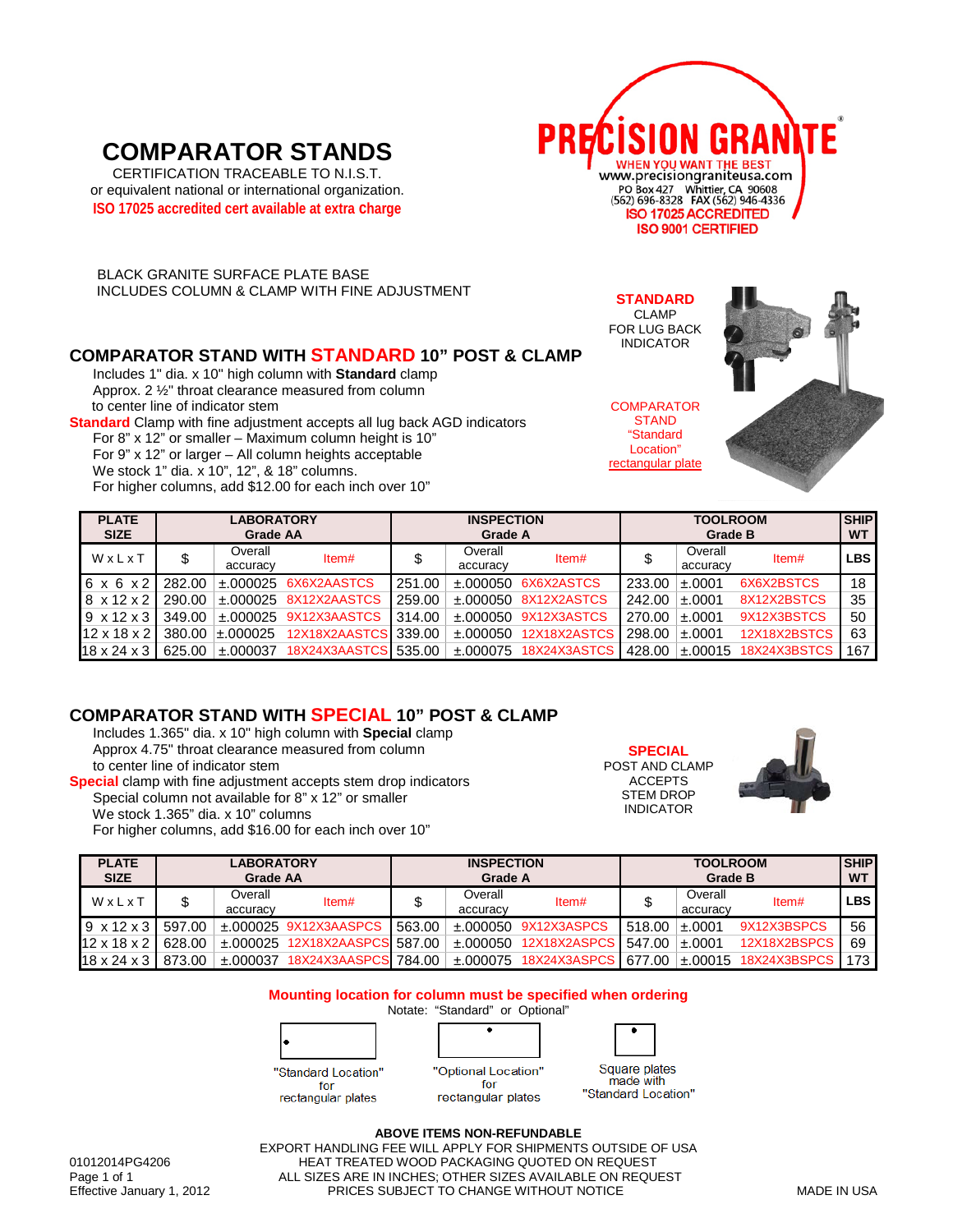# **BLACK GRANITE ACCESSORIES**

CERTIFICATION TRACEABLE TO N.I.S.T. or equivalent national or international organization **ISO 17025 accredited cert available at extra charge**

All granite products available in custom sizes and thickness with threaded inserts, with or without lightening holes



| ACCURACIES PER 6 INCHES )<br><b>TRI-SQUARES</b> |          |                                 |          |                                 |  |  |
|-------------------------------------------------|----------|---------------------------------|----------|---------------------------------|--|--|
|                                                 | Grade AA | <b>LABORATORY</b><br>$+.000025$ | Grade A  | <b>INSPECTION</b><br>$+.000050$ |  |  |
| Size                                            |          | 3-Face                          | 3-Face   |                                 |  |  |
| Lx H xW                                         | \$       | Item#                           | \$       | Item#                           |  |  |
| $9 \times 12 \times 3$                          | 724.00   | 9X12X3AA3TS                     | 604.00   | 9X12X3A3TS                      |  |  |
| $9 \times 18 \times 3$                          | 845.00   | 9X18X3AA3TS                     | 724.00   | 9X18X3A3TS                      |  |  |
| $12 \times 18 \times 3$                         | 1,032.00 | 12X18X3AA3TS                    | 821.00   | 12X18X3A3TS                     |  |  |
| $18 \times 24 \times 3$                         | 1,822.00 | 18X24X3AA3TS                    | 1,448.00 | 18X24X3A3TS                     |  |  |
| $24 \times 24 \times 3$                         | 2.244.00 | 24X24X3AA3TS                    | 1,822.00 | 24X24X3A3TS                     |  |  |
| $24 \times 36 \times 3$                         | 2.460.00 | 24X36X3AA3TS                    | 2.087.00 | 24X36X3A3TS                     |  |  |

#### One large face and two edges flat and square to each other with lightening holes

Calibrates X,Y, Z axes on CNC machines, milling machines, coordinate measuring machines.



# **MASTER SQUARES** ()

| MAYILIN YWUANLY         |          |                                           |          |                                           |                                                  | FINISHED ON 5 SIDES |
|-------------------------|----------|-------------------------------------------|----------|-------------------------------------------|--------------------------------------------------|---------------------|
| <b>Size</b>             | Grade AA | <b>LABORATORY</b><br>$+.000025$<br>5-Face | Grade A  | <b>INSPECTION</b><br>$+.000050$<br>5-Face | <b>TOOLROOM</b><br>Grade B<br>$+.0001$<br>5-Face |                     |
|                         |          | Item#                                     | \$       | Item#                                     | S                                                | Item#               |
| $12 \times 12 \times 3$ | 834.00   | <b>12X12X3AA5MS</b>                       | 671.00   | <b>12X12X3A5MS</b>                        | 502.00                                           | 12X12X3B5MS         |
| $14 \times 14 \times 3$ | 1.036.00 | 14X14X3AA5MS                              | 830.00   | 14X14X3A5MS                               | 641.00                                           | 14X14X3B5MS         |
| $16 \times 16 \times 3$ | 1.495.00 | 16X16X3AA5MS                              | 1,210.00 | 16X16X3A5MS                               | 957.00                                           | 16X16X3B5MS         |
| $18 \times 18 \times 3$ | 1.762.00 | 18X18X3AA5MS                              | 1.425.00 | <b>18X18X3A5MS</b>                        | 1.127.00                                         | 18X18X3B5MS         |
| $24 \times 24 \times 4$ | 2.114.00 | 24X24X4AA5MS                              | 1.797.00 | 24X24X4A5MS                               | 1.499.00                                         | 24X24X4B5MS         |

One large face & four edges flat, square and parallel to each other with lightening holes





#### **CUSTOM CASES**

Heavy duty travel cases to be used for maximum protection for all granite accessories. Exterior made with fiberglass or ABS plastic on plywood, reinforced aluminum & steel edges; foam interior. Prices on Request.



ACCURACIES PER 6 INCHES



1560 1600 & 1550

| <b>PELICAN CASES</b>                        | ltem# |                            | <b>External Size</b><br>$L \times W \times D$ | Wt.      | <b>Recommended for:</b>   |                           |
|---------------------------------------------|-------|----------------------------|-----------------------------------------------|----------|---------------------------|---------------------------|
| • Watertight, crushproof, and dustproof     |       | \$356.00<br>22 x 18 x 10.5 |                                               |          | Master Square             | 12" x 12" x 3"            |
| • Pressure Equalization Valve               | 1560  |                            | 20 lbs                                        |          | $9" \times 12" \times 3"$ |                           |
| • Comfortable rubber over-molded handle     |       |                            |                                               |          | Tri-Square                | $9" \times 18" \times 3"$ |
| • Stainless steel hardware                  |       |                            |                                               |          |                           | $12"$ x $18"$ x $3"$      |
| ● 2 level Pick 'N' Pluck <sup>TM</sup> with |       |                            |                                               |          |                           | $9" \times 18" \times 3"$ |
| convoluted lid foam                         | 1600  | 341.00                     | 24 x 19.5 x 9                                 | $14$ lbs | Tri-Square                | $12"$ x $18"$ x $3"$      |
| $\bullet$ Color: Black                      |       |                            |                                               |          |                           | $12"$ x 20" x 1"          |
| • 1560 case has 2 wheels and a              | 1550  | 288.00                     | 21 x 17 x 8                                   | $12$ lbs | Master Square             | $12"$ x $12"$ x $3"$      |
| Retractable extension handle.               |       |                            |                                               |          | Tri-Square                | $9" \times 12" \times 3"$ |

ALL SIZES ARE IN INCHES – OTHER SIZES AVAILABLE ON REQUEST CASES AND CUSTOM ITEMS ARE NON-REFUNDABLE 01012014PG4202 EXPORT HANDLING FEE WILL APPLY FOR SHIPMENTS OUTSIDE OF USA<br>Page 1 of 3 Page 1 of 3 HEAT TREATED WOOD PACKAGING QUOTED ON REQUEST<br>Effective January 1, 2012 ALL PRICES ARE SUBJECT TO CHANGE WITHOUT NOTICE ALL PRICES ARE SUBJECT TO CHANGE WITHOUT NOTICE MADE IN USA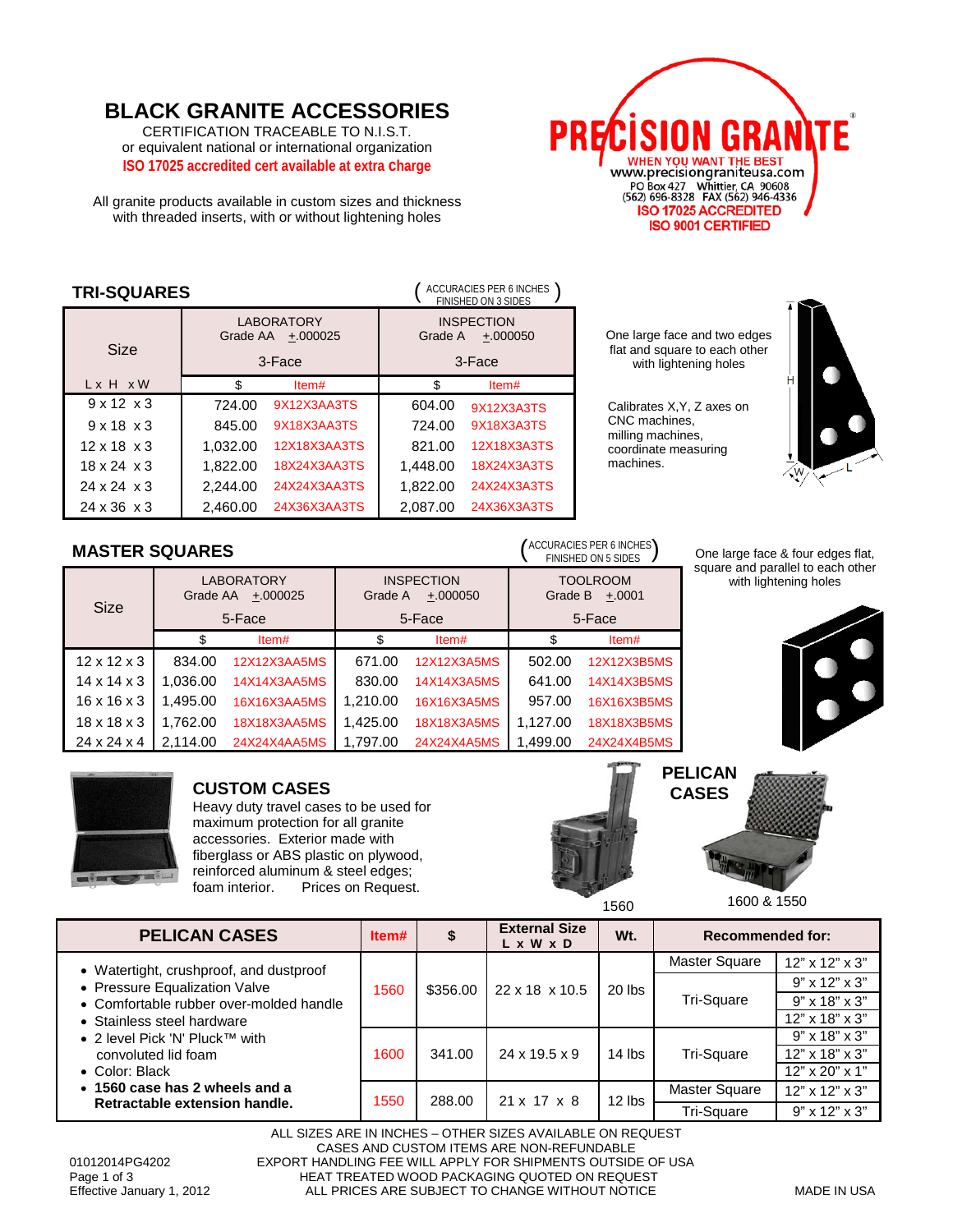# **BLACK GRANITE ACCESSORIES**

CERTIFICATION TRACEABLE TO N.I.S.T. or equivalent national or international organization **ISO 17025 accredited cert available at extra charge**

All granite products available in custom sizes and thickness with threaded inserts, with or without lightening holes



# **PARALLELS**  $\left( \begin{array}{c} \text{ACCURACIES PER 12 INCHES} \\ \text{PRE PER MATCHED PAR} \end{array} \right)$

**STRAIGHT EDGES** ( )

LABORATORY

|                                   |                                        |               |        |                                       |        | PRICE PER MATCHED PAIR              |
|-----------------------------------|----------------------------------------|---------------|--------|---------------------------------------|--------|-------------------------------------|
| <b>Size</b>                       | <b>LABORATORY</b><br>Grade AA +.000025 |               |        | <b>INSPECTION</b><br>Grade A +.000050 |        | <b>TOOLROOM</b><br>Grade B $+.0001$ |
| W x H x L                         | \$                                     | Item#         | \$     | Item#                                 | \$     | Item#                               |
|                                   | 2-Face                                 |               | 2-Face |                                       | 2-Face |                                     |
| $\frac{3}{4}$ x 1 x 6             | 179.00                                 | .75X1X6AA2PL  | 158.00 | .75X1X6A2PL                           | 144.00 | .75X1X6B2PL                         |
| $1 \times 2 \times 12$            | 246.00                                 | 1X2X12AA2PL   | 211.00 | 1X2X12A2PL                            | 179.00 | 1X2X12B2PL                          |
| $1\frac{1}{2}$ x 3 x 18           | 454.00                                 | 1.5X3X18AA2PL | 387.00 | 1.5X3X18A2PL                          | 305.00 | 1.5X3X18B2PL                        |
| $1\frac{1}{2} \times 4 \times 30$ | 661.00                                 | 1.5X4X30AA2PL | 550.00 | 1.5X4X30A2PL                          | 445.00 | 1.5X4X30B2PL                        |
|                                   |                                        | 4-Face        |        | 4-Face                                |        | 4-Face                              |
| $\frac{3}{4}$ x 1 x 6             | 223.00                                 | .75X1X6AA4PL  | 194.00 | .75X1X6A4PL                           | 162.00 | .75X1X6B4PL                         |
| $1 \times 2 \times 12$            | 292.00                                 | 1X2X12AA4PL   | 255.00 | 1X2X12A4PL                            | 217.00 | 1X2X12B4PL                          |
| $1\frac{1}{2}$ x 3 x 18           | 580.00                                 | 1.5X3X18AA4PL | 480.00 | 1.5X3X18A4PL                          | 381.00 | 1.5X3X18B4PL                        |
| $1\frac{1}{2}$ x 4 x 30           | 964.00                                 | 1.5X4X30AA4PL | 844.00 | 1.5X4X30A4PL                          | 674.00 | 1.5X4X30B4PL                        |



2-Face finished on narrow edges 4-Face finished on narrow and wide edges



Measured on center line of gauging surface- narrow edge

90° Vee centered with and parallel to base

"Universal" 90° Vee centered with and parallel to bottom and two sides, and square to the ends

"V & Base"

#### **Size** W x H x L Grade AA +.000025 Grade A  $+000050$ Grade B  $\pm$ .0001 \$ Item# \$ Item# \$ Item# 1 ½ x 4 x 24 331.00 1.5X4X24AASE 280.00 1.5X4X24ASE 233.00 1.5X4X24BSE 1 ½ x 5 x 36 466.00 1.5X5X36AASE 384.00 1.5X5X36ASE 316.00 1.5X5X36BSE 2 x 6 x 48 613.00 2X6X48AASE 557.00 2X6X48ASE 412.00 2X6X48BSE **VEE BLOCKS** c: **LABORATORY** Grade AA  $\pm .000050$ INSPECTION Grade A +.0001 TOOLROOM Grade B + 0002 ACCURACIES PER 6 INCHES PRICE PER MATCHED PAIR

**INSPECTION** 

TOOLROOM

ACCURACIES PER 12 INCHES PRICE EACH

| ◡▵                                  |                  | OI due AA +.000000 | $UUUUH + UUUU$   |              | $U$ oldue D $+0.0002$ |              |
|-------------------------------------|------------------|--------------------|------------------|--------------|-----------------------|--------------|
| WxHxL                               | \$               | Item#              | \$               | Item#        | \$                    | Item#        |
|                                     | V & Base         |                    | V & Base         |              | V & Base              |              |
| $2 \times 2 \times 2$ $\frac{1}{2}$ | 471.00           | 2X2X2.5AAVBVB      | 422.00           | 2X2X2.5AVBVB | 372.00                | 2X2X2.5BVBVB |
| $3 \times 3 \times 3$               | 546.00           | 3X3X3AAVBVB        | 485.00           | 3X3X3AVBVB   | 419.00                | 3X3X3BVBVB   |
| $4 \times 4 \times 4$               | 622.00           | 4X4X4AAVBVB        | 532.00           | 4X4X4AVBVB   | 454.00                | 4X4X4BVBVB   |
| 6x6x6                               | 940.00           | 6X6X6AAVBVB        | 833.00           | 6X6X6AVBVB   | 731.00                | 6X6X6BVBVB   |
|                                     | <b>Universal</b> |                    | <b>Universal</b> |              | <b>Universal</b>      |              |
| $2 \times 2 \times 2 \frac{1}{2}$   | 762.00           | 2X2X2.5AAUVB       | 622.00           | 2X2X2.5AUVB  | 509.00                | 2X2X2.5BUVB  |
| $3 \times 3 \times 3$               | 829.00           | 3X3X3AAUVB         | 676.00           | 3X3X3AUVB    | 555.00                | 3X3X3BUVB    |
| $4 \times 4 \times 4$               | 902.00           | 4X4X4AAUVB         | 802.00           | 4X4X4AUVB    | 724.00                | 4X4X4BUVB    |
| 6x6x6                               | 1.305.00         | 6X6X6AAUVB         | 1.128.00         | 6X6X6AUVB    | 976.00                | 6X6X6BUVB    |

ALL SIZES ARE IN INCHES – OTHER SIZES AVAILABLE ON REQUEST CASES AND CUSTOM ITEMS ARE NON-REFUNDABLE 01012014PG4202 EXPORT HANDLING FEE WILL APPLY FOR SHIPMENTS OUTSIDE OF USA<br>Page 2 of 3 Page 2 of 3 HEAT TREATED WOOD PACKAGING QUOTED ON REQUEST<br>Effective January 1, 2012 ALL PRICES ARE SUBJECT TO CHANGE WITHOUT NOTICE ALL PRICES ARE SUBJECT TO CHANGE WITHOUT NOTICE MADE IN USA